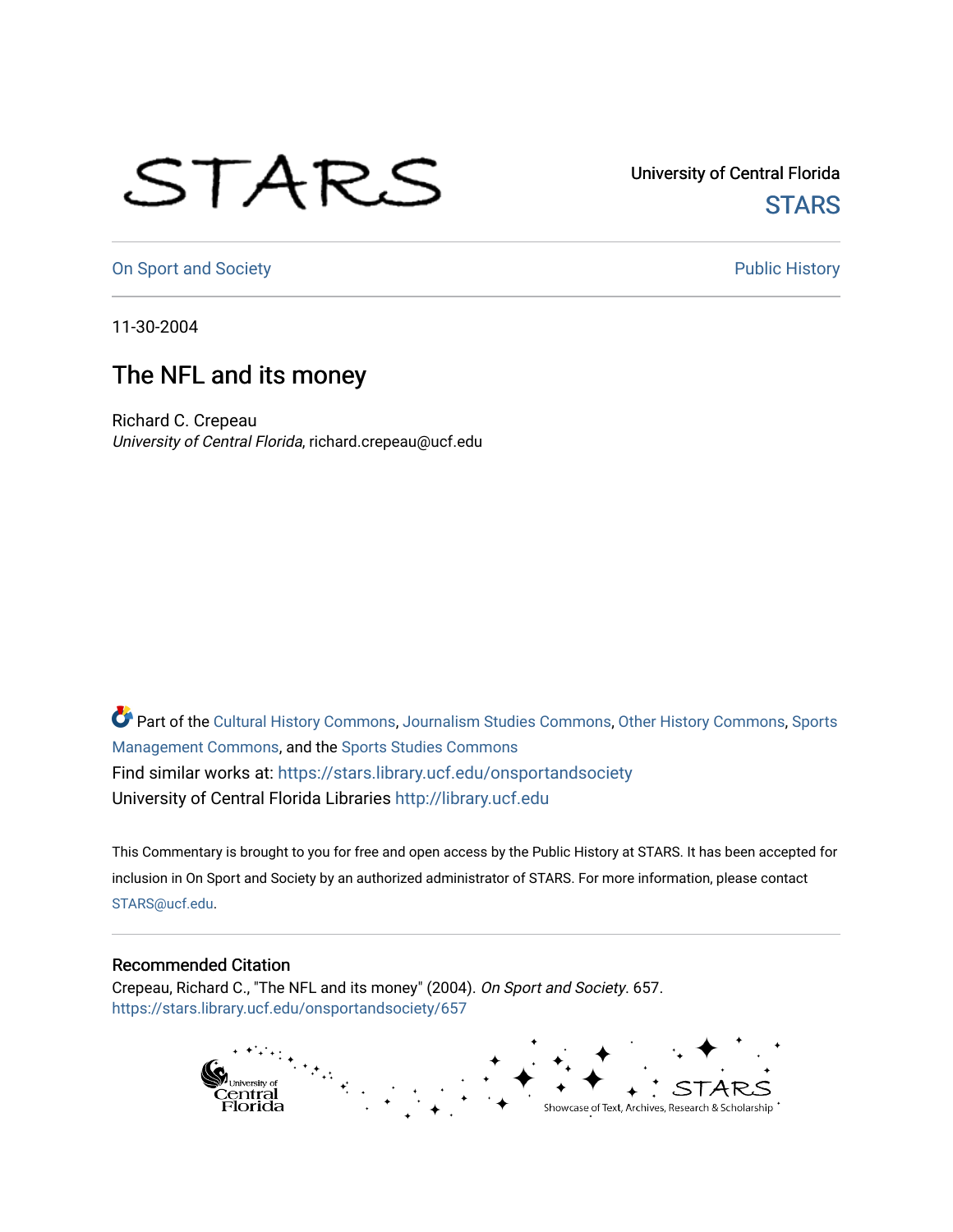## SPORT AND SOCIETY FOR H-ARETE The NFL and its money NOVEMBER 30, 2004

Now that the NFL has refocused following Towelgate in the midst of what is developing as a most interesting season on the field, it might be worth going back to two stories that flew just beneath the radar over the past few weeks. These, of course, involved money, because we are talking about the NFL Money Machine, which continues to validate Al Davis' wisdom from 1978 when he noted in the wake of a lucrative television contract that "any dummy can make money operating a pro football club."

Three weeks ago it was announced that the National Football League had renewed its television contracts with two networks, FOX and CBS. Under the terms of the contract which goes into effect after next season, FOX will pay \$712M dollars, an increase from \$550M, per year. CBS will see its tab go from \$500M to 622M per year. The total six year package will net the NFL \$8B, and each network will get two Super Bowls under the new arrangement.

The League also renewed its "Sunday Ticket" deal with Direct TV and the price of it is going up from \$400M per year to about \$700M, or a total of \$3.5B over six years. So far that comes to \$11.5B and the ESPN and ABC contracts have not yet been negotiated. In addition the NFL will reportedly create a fourth television package of eight games to be shown on Thursday and Saturday nights beginning at Thanksgiving and running through the end of the season. These games will be moved from the Sunday packages of CBS and FOX who will now pay more for fewer games.

Moving games from Sunday to Monday night late in the season for more attractive games in the national showcase could greatly enhance the bidding on the MNF package. The NFL is looking for more competition among television outlets in bidding on both the Monday night and Sunday night packages. Under the current contract Disney pays \$9.2B to the NFL for the Monday Night and Sunday Night games in a deal that included three Super Bowls.

For those who thought the total \$17.6B paid to the NFL for the eight year contract that ends next year was over the edge, please note that the edge is about to move. A \$20B cumulative pay out for all television contracts does not seem unlikely for what will be a six-year, rather than an eight-year, deal. Those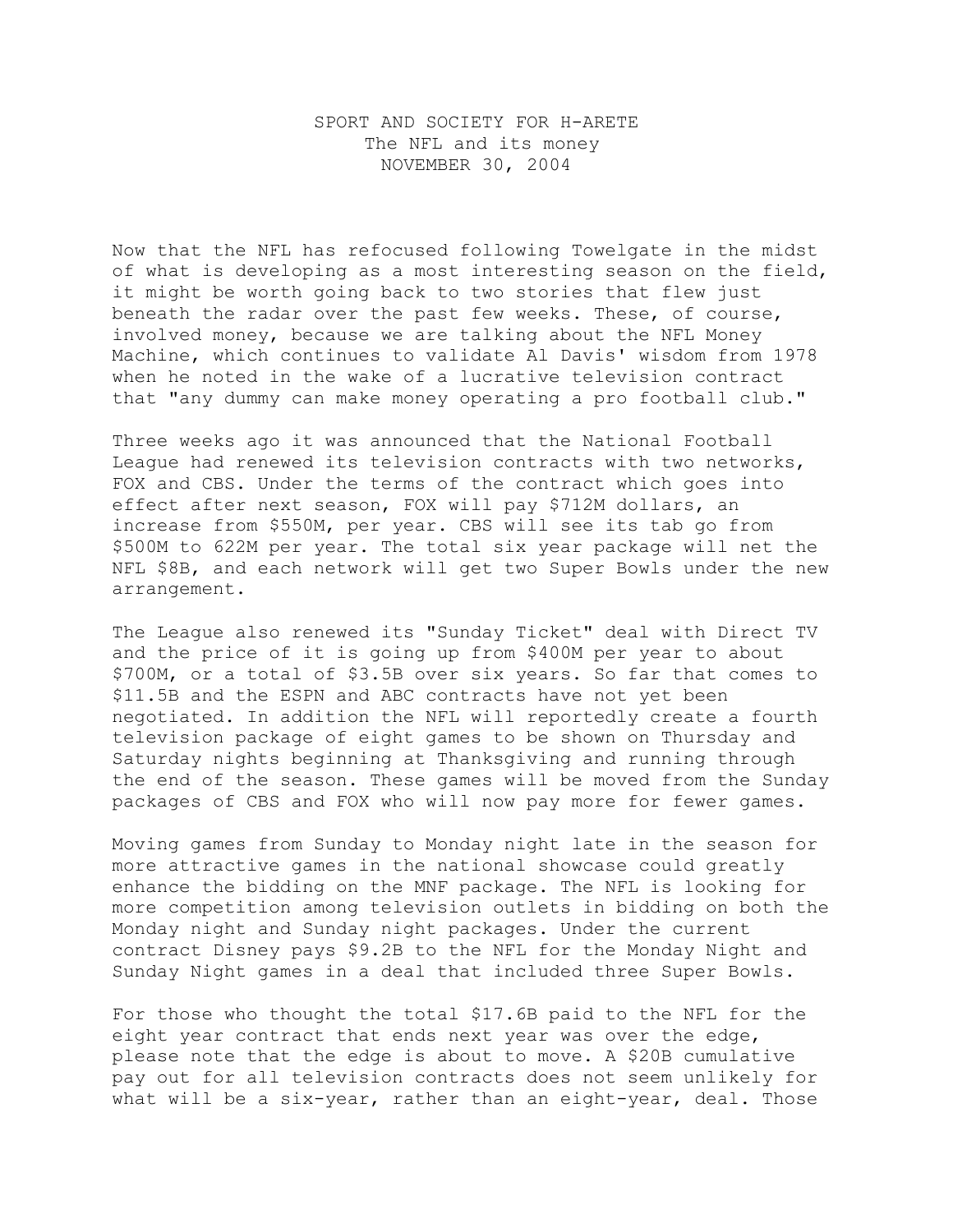who do not believe that the golden goose is immortal and capable of Stakhanovite production goals just haven't been paying attention.

The real beauty of these spiraling fees is that the networks are losing money on their NFL telecasts, but it just doesn't seem to matter. In fairness CBS claims it makes money on its deal, although no one at FOX and ABC where they lose money, believes CBS. Nor does anyone else in the industry.

There has been a remarkable jump over the past quarter century. As recently as the 1994-97 television contracts the total package was only \$4.388B, or \$1.15B per year, compared the \$2.2B per year in the current contract. In 1978, the year of Al Davis' quotable quote, the contract was \$161.5M.

In some ways even more interesting was another item that appeared in late October. The current collective bargaining agreement between players and owners will expire in the spring of 2008. For ten years the players and owners have settled into a comfortable relationship which many see as an improvement on the turmoil of earlier decades. If there is not an agreement on an extension before the 2007 season, that season will be played without a salary cap. It would seem likely that the owners will want to avoid such a thing, and therefore the players will have some hefty leverage going into any negotiations.

Player's Association Director Gene Upshaw has said that the gross revenue pool is not large enough, and has expressed concern that there is a growing imbalance in the league in terms of both franchise values and revenues. Inequities are growing with as many as eight teams earning profits well above the others. This marks a change in the owner's culture and may in no small part be attributable to those owners like Jerry Jones who have fought to exclude more and more club revenues from the decades-old revenue sharing system.

This has implications for the gross revenue pool on which the salary cap is based, and could have an impact on competitive balance within the league. In this struggle the Player's Association is likely to have help from the smaller franchises. Furthermore no one wants a work stoppage with so much money sitting on the table before any games are ever played.

The owners are not likely to be interested in going into a season sans salary cap, although that would produce some potentially interesting scenarios. Would, for example, the